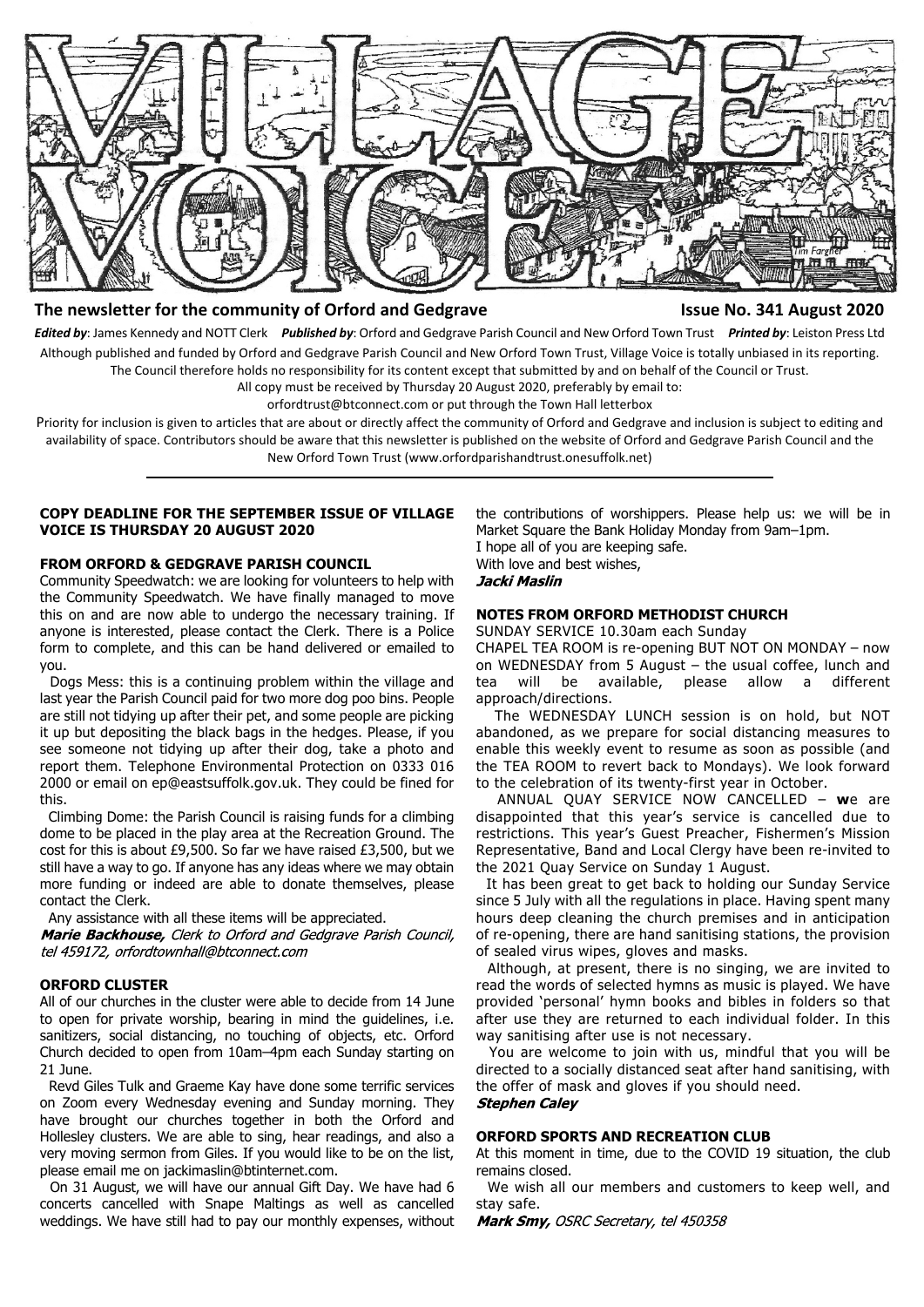#### **THE PENINSULA PRACTICE IMPORTANT NOTICE**

Due to the Pandemic, our service has had to adapt to keep both patients and staff safe, and to manage your medical care with responsiveness, professionalism and compassion.

 Because of the rapidly changing directives we receive in relation to the pandemic, we are unable to inform patients via local newsletters of these changes to our service. Therefore, all practice updates are posted on our website: www.thepeninsulapractice.co.uk/coronaviruscovid-19 and The Peninsula Practice Facebook page.

**Nicola Thompson, Medical Administrator, Peninsula Practice** 

#### **SUDBOURNE HALL C.C.**

Unfortunately, due to Covid-19 restrictions the two counties league which we play in has been scrapped for the entire season. They have however grouped the teams into smaller localised groups which will allow a few friendlies to be played with certain restrictions. The first was played at Melton St Audrey's in mid-July which was won by the hosts who chased down 181 with two overs left.

 Many thanks to the vice presidents and ball sponsors for their donations who responded to the appeal in June's online version of the Village Voice. All of the details of how to donate are still available online.

**David Foreman, Club Treasurer** 

### **BOOK REVIEW: BEYOND THE BAR by Richard Roberts**

The recent restrictions of lockdown have provided me with a perfect opportunity to take from my father's shelf Richard Roberts' book Beyond the Bar and read it with ample time. It is a detailed compilation of various sailing adventures including his own on his small yacht *Quantz*. Anyone who spends more than a short time in Orford should read it.

 Woven into his own story are accounts of others which, tied together, make a charming collection of memories. He steps seamlessly from *Quantz* to Katrina and from Lowestoft to Gibraltar. We are provided with a thorough examination of the evolution of cruising as various skippers and crews venture across the sea and along rivers, occasionally dicing with death and coming out the other side. The appeal of such adventures is great and pan-generational. Much of the book's charm arises with the "bold, perhaps not wholly planned" nature of the trips. It is impossible to go for a perfectly planned, calculated sail especially in the blistering winds and turbulent conditions of the North Sea. Charles Iliff "didn't mean to go to sea", David Foreman's yacht Tuesday was hit by lightning off the coast of South America and Henry Baker fell off the back of his catamaran into the ocean.

 It would be a much harder task to read this book if it was not written in the way Richard has done. He has related stories not only in their factual context but with care and feeling which gives a sense of the friendships of the participants. The breadth of endeavour in this book is remarkable. So many families and so many sailors have embarked on adventures and cruises but binding them all together is their common experience. That is one of discovery and adventure, launched from a river and a village we all know. Reading such ventures is a little bittersweet at the moment on account of the lockdown but this does not detract from the pleasure of reading such a delightful record. The imaginings conjured by the book are relief from confinement. They encourage us to dream of returning to the sea. My resounding sentiment upon turning over the final page is that more adventures, great and small need to be had and recorded with such charm and care.

#### **George Pickthorn**

#### **ORFORD, GEDGRAVE & SUDBOURNE FLOWER SHOW 2020**

It will come as little surprise that we shall not be able to put on the Flower Show this year. Even if current rules on numbers of people congregating together were to be relaxed in the coming months, some form of social distancing will remain which would

be impossible to achieve in the show. On top of that, the supplier of the marquee is not operating this year. Regrettably, therefore, we have to cancel the event.

We shall try to recognize in a small way efforts that exhibitors may already have made in preparation for the show, by arranging for photos of some of the plants in the allotments, and craftwork which children at the school may have created, and uploading these to the Flower Show Facebook page.

Rest assured, we plan to be back in 2021. **Mike Redmond, Flower Show Committee** 

#### **ORFORD AND DISTRICT GARDENING CLUB**

"The love of gardening is a seed once sown, that never dies" Gertrude Jekvll

 Well, as I write for the August edition, I am hoping that the above quote will be true for many of us who didn't garden before this year and/or who have been inspired to try out new seeds, plants and ideas…

 Now is the time to make a note of what you did, how you did it and what you may wish to do the same or differently in the next season or the next year. Personally, I'm not very good at doing this as I have a pragmatic approach to gardening as it has always been my release from everyday life and work rather than another structure to be 'obeyed'. But the above advice is what the gardening programmes and magazines suggest we should do!

 As the season begins to change, it's a good idea to take a look around your plants and pots and refresh them. Try a new species of nerine or chrysanthemum to perk up your favourite spot or try out some grasses which come into their own in the Autumn. Place them where you pass by frequently or pot up a container with plants that don't like your soil but you can grow this way. Experiment with geraniums and succulents for example. Do something different…

 Now is also the time to be considering which bulbs would enhance your space and order for next year. Don't forget lilies too, you can buy them in pots now, dahlias too. Autumn bulbs are often neglected but can bring that late summer splash…

 Try white in your garden if you haven't before, it really stands out in the light we have in our area! It's become my favourite colour!

 RHS Hyde Hall, not far away is a garden to visit in late summer and autumn and will fill you with inspiration – they are really well organised for the current situation.

 We hope that the guidance will allow us to continue with our programme soon and we will be in touch!!

Polly Sharkey, creativefutures98@btinternet.com, 01394 450959

# **THE ALDE AND ORE ESTUARY PLAN UPDATE**

**Another link in the chain for Partnership, Trust and IDB** The decade-long story of planning for the renewal and maintenance of the river walls that are a defining feature of our local landscapes continues, with signs that we are nearing the final stages with the submission of an application for funding – here's an update from the East Suffolk Internal Drainage Board, which made the submission and will carry out the works if and when the programme is approved and funds granted:

"Following a lengthy consultation with the Environment Agency, the East Suffolk Internal Drainage Board (ESIDB) has submitted the outline business case to request Government funding towards works at Aldeburgh, Iken and Snape. Since the Environment Agency and the Internal Drainage Board have done so much work over the past few months on the case, the review process will be a quicker route than was originally planned. We expect to hear the outcome from the Environment Agency in the Autumn, as the innovative nature of the project will mean that it is likely to be closely scrutinised.

"Once feedback has been received, work can then commence on the second business case which enables the ESIDB to bid for funding for works covering Boyton, Butley, Chillesford, Gedgrave,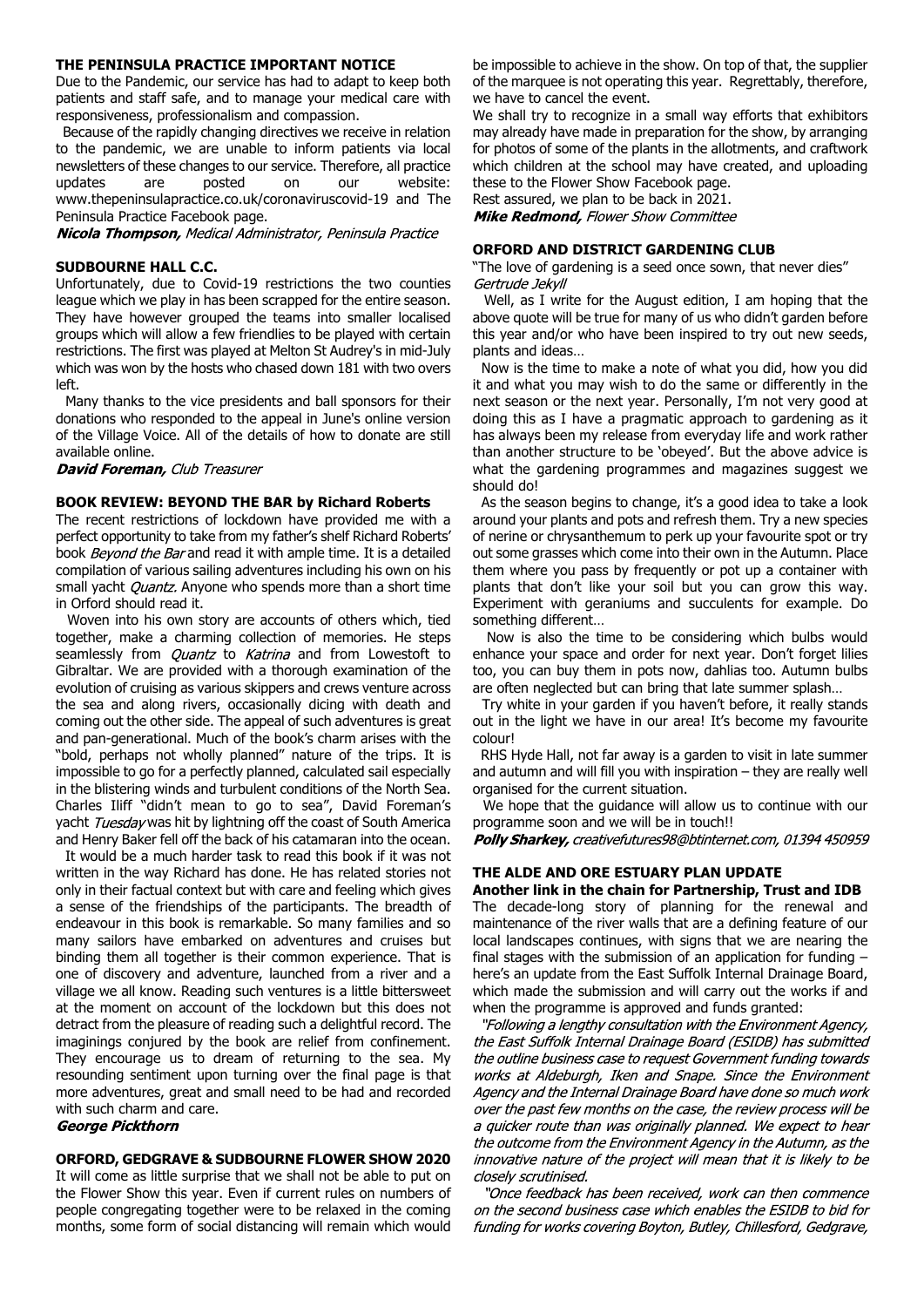Orford and Sudbourne. The whole estuary programme of works will take some 7-8 years to complete."

 Meanwhile the new Alde and Ore Community Partnership has been meeting virtually, and is working on new ways to keep local parishes and communities informed, and to make sure their voices are heard. The Partnership has been reconstituted from the former Alde and Ore Estuary Partnership, with strong parish representation, and will be working closely with the ESIDB and

the Alde & Ore Estuary Trust, who are respectively leading the programme of works and its funding.

 All are welcome at AOCP meetings, virtual or actual, and more information on the three organisations and the Estuary Plan can be found on their websites, or directly from Alison Andrews email: aldeblackburn@aol.com. The next meeting will be in September.

**Alison Andrews** 

## **NEW ORFORD TOWN TRUST REGISTERED CHARITY 1053729**

## **The Town Hall, Market Hill, ORFORD, Woodbridge, Suffolk IP12 2NZ Telephone: 01394 459172 orfordtrust@btconnect.com**

July 2020

New Orford Town Trust has a 2-bedroom cottage to let in Bakers Lane, Orford. Downstairs there is a living room, kitchen, rear lobby and bathroom, and there are 2 bedrooms upstairs. There is a front garden and small rear yard with shed.

When considering applicants NOTT will look at their housing need, long-standing family connections within the Parishes of Orford and Gedgrave, and suitability of housing available.

Further information, including NOTT's Housing Allocation Policy and an application form, is available from the Trust Clerk (contact details as above) or can be downloaded from our website www.orfordparishandtrust.onesuffolk.net (look under New Orford Town Trust, then Housing). If anyone who applied for the recently advertised bungalow in Town Farm Estate would like to be considered for this property, please let the Clerk know, as there will be no need to submit a new application.

Completed applications should be returned to the office (details above) by midday on **Friday 7 August 2020.**

**All personal information will be treated in strict confidence and in accordance with the Trust's Privacy Policy.**